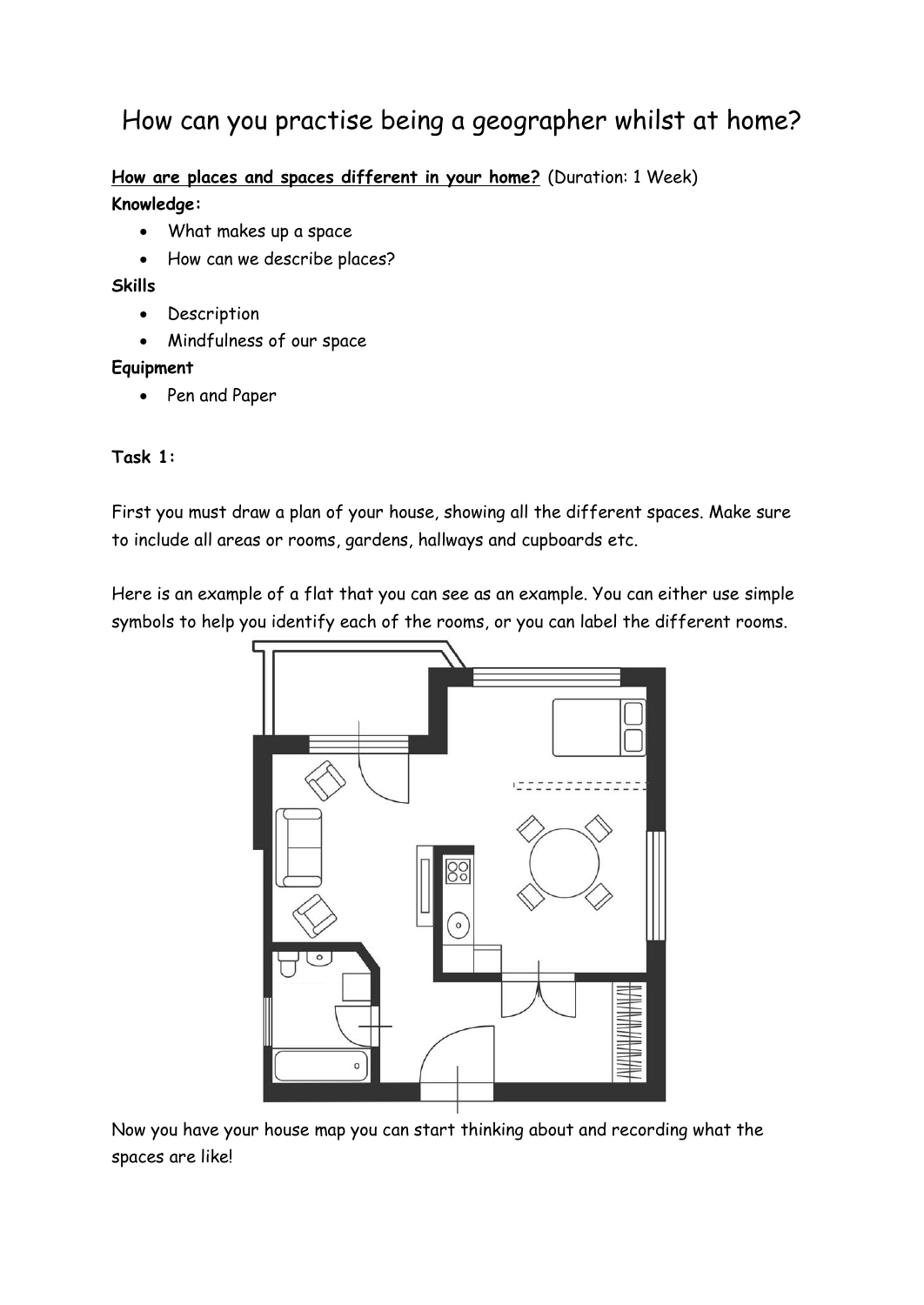**Task 2:** Thinking about space and place.

Your task now is to adventure around your house thinking about what it is like in each space.

As you walk around the rooms, complete the table thinking about what the space is like. (You can add additional places as the bottom as well)

I have completed the first one as an example.

| Room                  | What 3<br>adjectives could<br>you use to<br>describe this<br>space? | 4 Senses:<br>Smell<br>Sight<br><b>Noise</b><br>Feel                                                                                                                                                                                                                            | What is your<br>favourite memory of<br>this room?                                                                                                                                                                        |
|-----------------------|---------------------------------------------------------------------|--------------------------------------------------------------------------------------------------------------------------------------------------------------------------------------------------------------------------------------------------------------------------------|--------------------------------------------------------------------------------------------------------------------------------------------------------------------------------------------------------------------------|
| Kitchen -<br>example. | Busy<br>Tasty<br><b>Fun</b>                                         | <b>Smell:</b> The kitchen smells like<br>coffee as I have just made a cup.<br>Sight: The Kitchen looks bright<br>as morning sunshine is pouring<br>through the window.<br>Noise: I can hear the radio<br>playing music.<br>Feel: The kitchen surface feels<br>cool and smooth. | My favourite memory<br>is turning out my<br>sister's birthday<br>cake last year. I had<br>worked really hard<br>and the first 2 times<br>it had fallen apart,<br>but this time it came<br>clean out and looked<br>great! |
| Kitchen               |                                                                     |                                                                                                                                                                                                                                                                                |                                                                                                                                                                                                                          |
| Living Room           |                                                                     |                                                                                                                                                                                                                                                                                |                                                                                                                                                                                                                          |
| Bedroom               |                                                                     |                                                                                                                                                                                                                                                                                |                                                                                                                                                                                                                          |
| Bathroom              |                                                                     |                                                                                                                                                                                                                                                                                |                                                                                                                                                                                                                          |
| Hallway or<br>stairs  |                                                                     |                                                                                                                                                                                                                                                                                |                                                                                                                                                                                                                          |

(There is example of this table ready to print at the end of the document, if you need it).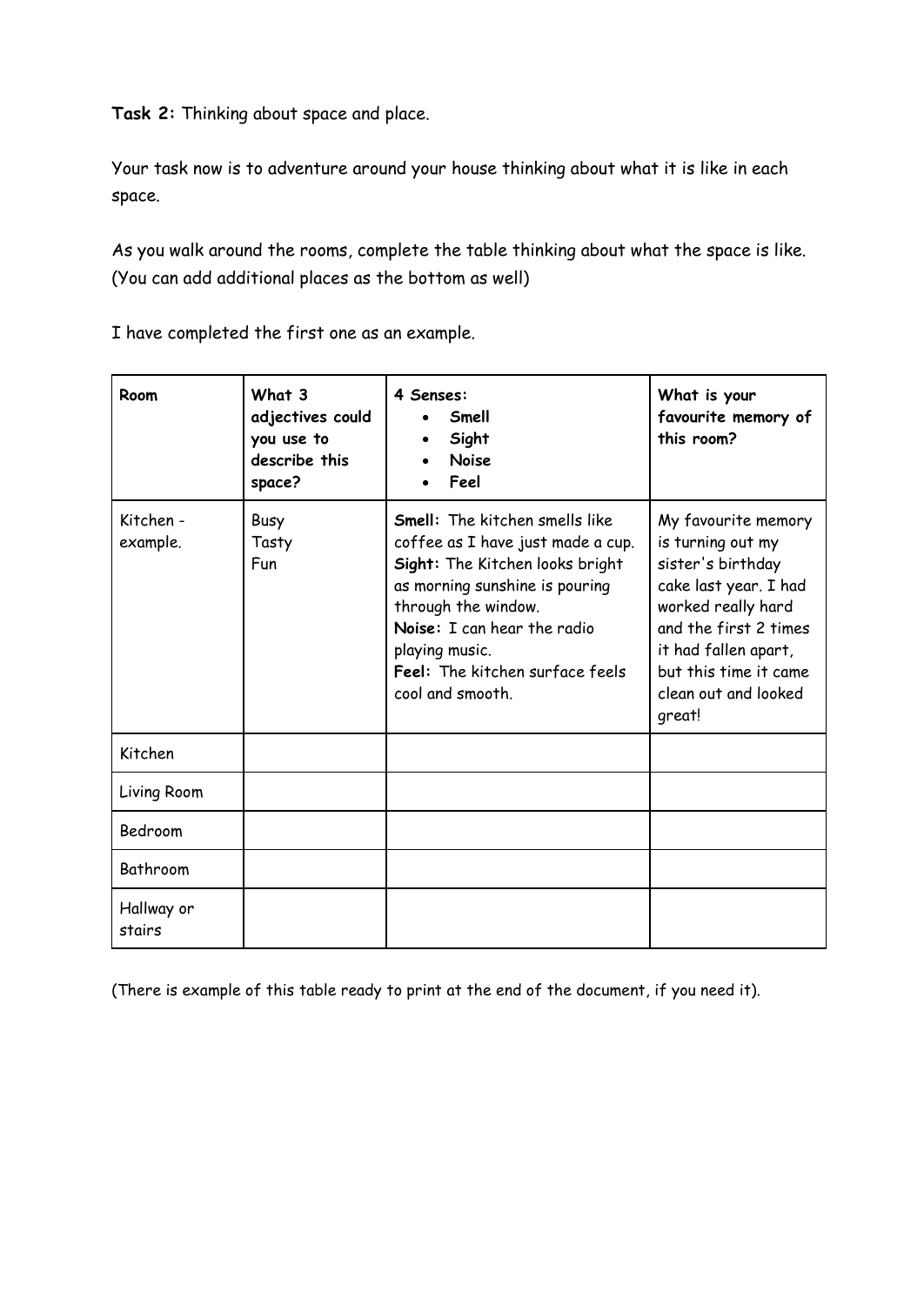### **Task 3:**

Now you have thought about the different places in your house, you must add some points to your blueprint.

Your challenge is to select and draw an emoji for each room. You can draw any emoji you want but here is a small selection to get you started.



Here is an example of mine!



The kitchen makes me very happy as this is where I made my sister's birthday cake!

Ext: Add a brief sentence to explain your emoji, like I have done.